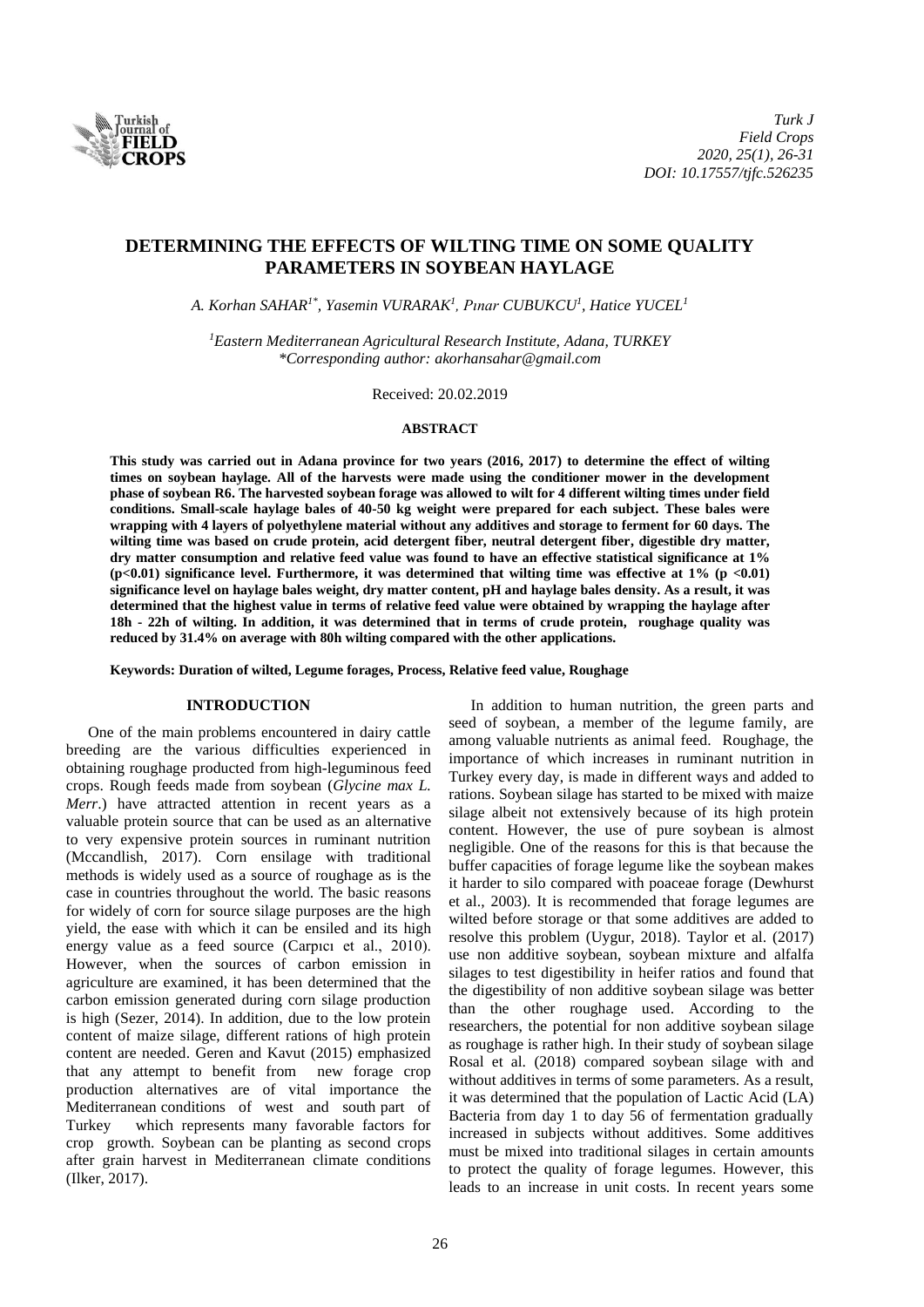studies report that it is possible to maintain haylage, one of the roughages the use of which has increased as an alternative to traditional silage without using additives with the legume or wheat forages (Yaman and Sonmezler, 2011; Franco et al., 2018).

Haylage, which is one of the roughage techniques, is prepared by compressing harvested fodder plants into bales and then leaving them in an airless medium by wrapping them in polyethylene plastic and the dry matter content is desired to be 40-60%. It has been reported that these roughages are more valuable feeds compared to dry grass and traditional silage in terms of dry matter and nutrient losses (Schroeder, 2004). In haylage tecniques, the product is either wilted or allowed to complete its development until it reaches the desired Dry matter (DM) content level. However, it is known that during the time that the content of DM is expected to reach the desired level a decrease in the nutrient, digestibility and some quality values incur with the aging of the plant (Buxton, 1986; Christen et al., 1990). Instead of this process, the producer has the possibility of harvesting the highest protein ratio of the plant in the period when the DM ratio is low with the wilting process. The average increase in the DM level is about 1% per hour per day during wilting. Baling of fresh plants with 75-85% moisture content without wilting causes abnormal low temperature fermentation, which results in increased moisture content and undesirable production of clostridial organisms leading to ) increased Butyric Acid (BA) and the degradation of silage. In their study O'Kiely et al. (2002) harvested a *lolium perenne* with a conditioner harvesting machine and storage it to wilt for 24, 48 and 72 hours. At the end of 295 days of fermentation silage which had been wilted at a minimum revealed Crude Protein (CP) and digestible DM ratios of 171, 744  $g$  kg<sup>-1</sup> respectively, the values for medium wilted silages was 172, 754 g  $kg^{-1}$ while the values for highly wilted silage were measured as 171, 733 g kg-1 . Among all the values, those after 47 hours of wilting gave the best results. Muller et al. (2007) carried out a study in which they used and harvested three different fodder plants mixed at different ratios and harvested the product with a conditioned harvesting machine. After harvesting, they were wilted until three different DM contents (350, 550 and 700 g DM  $kg^{-1}$ ) were obtained. The obtained silage and haylage was storaged to ferment for 2 different periods (2 and 14 months). At the end of the study, it was determined that the fermentation of the subjects compared to traditional silage was limited. The CP rates in DM were determined as 108, 104, 98 g kg<sup>-1</sup> in silage and low-high DM content, respectively. It was determined that the CP rate in haylage decreased as the content of DM increased. In traditional silage, the pH levels were found to be 4.8 and 4.5 for 2 and 14 months respectively and in the low DM content haylage the contents were 5.62 and 5.48 for 2 and 14 months respectively and they increased up to 6.84 and 6.59 in high DM content haylage. In their study Yaman and Sonmezler (2011) produced haylage silage with different plant materials and compared them in terms of dry grass roughage quality parameters and determined that the

quality of the haylage had superior qualities compared to other subjects. In her study, Vurarak (2016) harvested two different fodder crop mixtures with different harvesting machines and storage them in three different ways (traditional silage, haylage and dry hay). At the end of the study, it was determined that coarse fodder which is storage as haylage in both mixtures is higher compared to the other Relative Feed Value (RFV) fodder production methods.

The application of the haylage method in soybean which is a legume plant is important in providing an alternative to fill the gap in quality roughage. Touno et al. (2014) carried out a study with soybeans and Italian ryegrass without using any additives and compared the separately manufactured silages in terms of protein, digestibility and nitrogen balance of wheat bran. At the end of the study, it was determined that soybean silage was superior to other feeds in terms of protein content and CP content insoluble in Acid Detergent Fiber (ADF). Furthermore, it was determined that phytoestrogen content, which would make soybean silage have a negative affect on reproduction, was below the limit value, ie it had no negative effect on reproduction. It has been reported that soybean haylage has no negative effect on the digestion and nitrogen balance in sheep nutrition and therefore it could be used as an alternative protein source to wheat bran in the diets of small ruminants. In another study, it was reported that soybean feed could be successfully used in ruminant feeding with energy and digestible nutrients which can be used because of the lesser effect of methane emissions on the environment (Lima et al., 2013). In addition, it is emphasized by researchers that forage soybean has an important place in leguminous feeds with its high nutritional value and low cost (Vargas et al., 2008; Chang et al., 2012; Drewnoski et al., 2012; Mccandlish, 2017).

This study focuses on determining the effects of wilting time on quality in non additives soybean haylage.

## **MATERIALS AND METHODS**

#### *Materials*

The trials were carried out in the Eastern Mediterranean Agricultural Research Institute (EMARI), Dogankent location in Adana province located in the Mediterranean Climate Zone. The trial location is 36°85'north latitude, 35°34'east longitude and the elevation from sea level is 12 m. Some climate data are given in Table 1 for the two years of trials conducted in 2016 and 2017.

Yesilsoy, soybean variety was used in the trial as plant material. This variety has a long oval leaf and semiupright growth in the IV. maturity group. Plant height average ranges between 110-150 cm, green grass yield between 40 000-56 000 kg ha<sup>-1</sup>, dry hay yield between 12 000-20 000 kg ha-1 and seed yield between 3 500-4 000 kg ha<sup>-1</sup> (EMARI, 2018).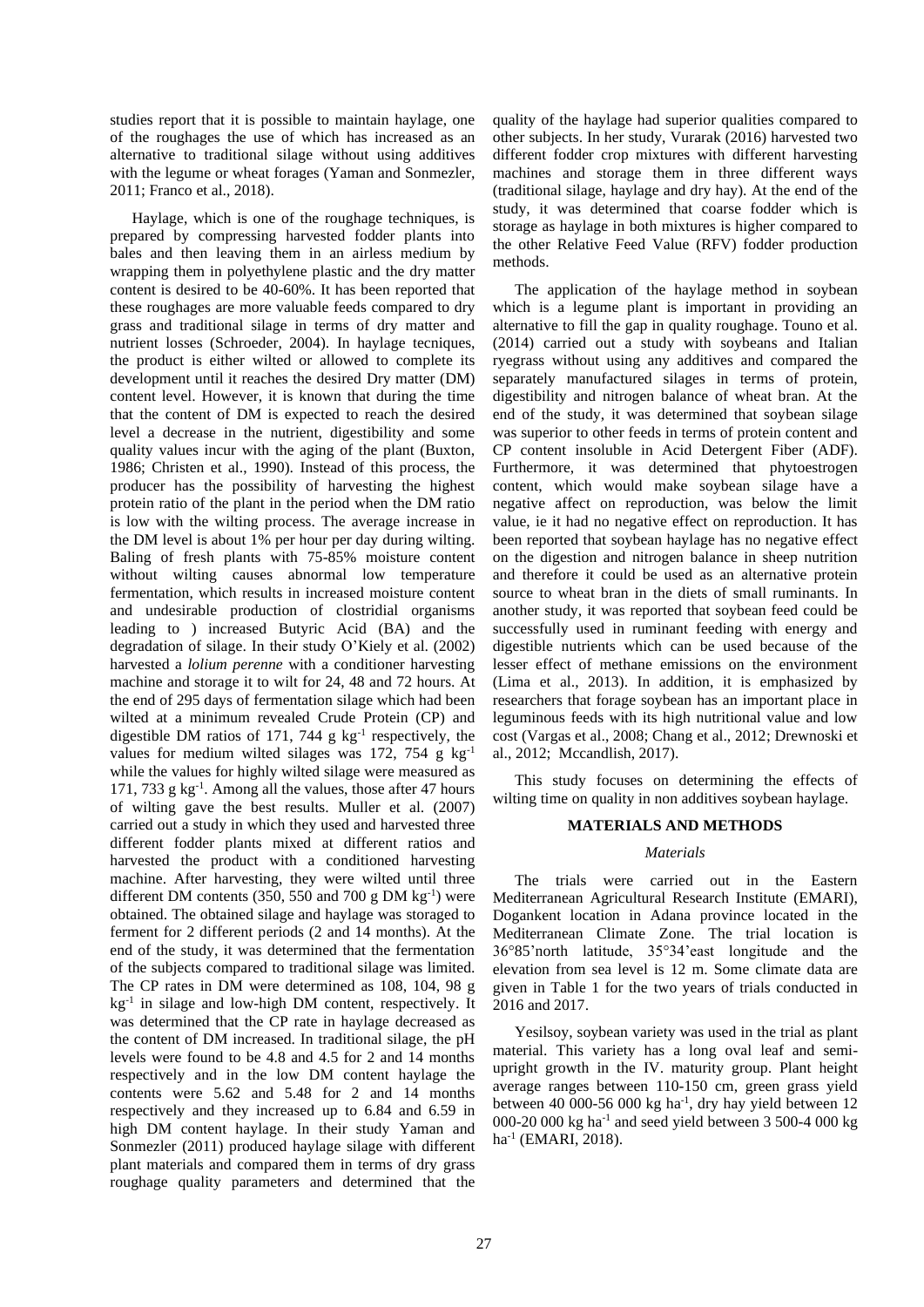**Table 1.** Climate data for the experiment area (2016 - 2017)

|                  | Temperature $\mathrm{C}$ |      |      |      |      |      |            | Other climate data |                  |      |                  |       |  |  |
|------------------|--------------------------|------|------|------|------|------|------------|--------------------|------------------|------|------------------|-------|--|--|
|                  | Max.                     |      | Ave. |      | Min. |      | Humidity % |                    | Wind $km h^{-1}$ |      | Precipitation mm |       |  |  |
| <b>Months</b>    | 2016                     | 2017 | 2016 | 2017 | 2016 | 2017 | 2016       | 2017               | 2016             | 2017 | 2016             | 2017  |  |  |
| April            | 33                       | 35   | 19   | 23   | 6    | 12   | 61         | 63                 | 10               | 11   | 30.22            | 38.87 |  |  |
| May              | 33                       | 33   | 21   | 21   | 11   | 11   | 69         | 70                 | 10               | 10   | 20.56            | 109.7 |  |  |
| June             | 41                       | 37   | 26   | 25   |      | 14   | 64         | 68                 | 9                | Q    | 4.57             | 28.96 |  |  |
| July             | 39                       | 43   | 29   | 29   | 20   | 19   | 65         | 63                 | Q                | 10   | 0                | 0     |  |  |
| <b>August</b>    | 39                       | 43   | 29   | 29   | 20   | 21   | 68         | 66                 | 9                | 9    | 9.91             | 0     |  |  |
| <b>September</b> | 36                       | 38   | 26   | 26   | 11   | 16   | 60         | 64                 | 10.5             | 9    | 17.27            | 1.05  |  |  |
| October          | 35                       | 32   | 23   | 22   | 12   | 12   | 51         | 51                 | 10               | 10   | 1.02             | 28.95 |  |  |

Source: [http://mobile.wunderground.com/history/airport/LTAG/2017/10/31/DailyHistory.html,](http://mobile.wunderground.com/history/airport/LTAG/2017/10/31/DailyHistory.html)

<http://mobile.wunderground.com/history/airport/LTAG/2016/10/31/DailyHistory.html>

# *Methods*

The experiment was designed as a randomized plot design with three replications. The trial subjects were determined as 4 different wilting times, namely systems  $(S_1: 1h, S_2: 18h, S_3: 22h$  and  $S_4: 80h$ ). At the end of the wilting time, the products were wrapped with 4 layers of polyethylene (PE) wrapping material (the thickness of the PE material was 0.025 mm, its width 25 cm, white in color with 70% elasticity). During the two years of the experiment, planting was done in the third week of June under second crop conditions using 70 kg ha<sup>-1</sup> seed. With the planting, 30 kg ha<sup>-1</sup> N, 70 kg ha<sup>-1</sup> P<sub>2</sub>O<sub>5</sub> and 100 kg ha<sup>-1</sup> K2O fertilizer were used and the seeds were inoculated with Bradyrhizobium japonicum bacteria before planting. Individual plots consisted of 4 rows 50 m long and 70 cm apart. The seed were sown in line pneumatic seed machine on second week of june and with 70x5 cm distance in two year. Two manual hoeings and one tractor aided hoeing was carried out during the whole production season. After planting, the experiments were irrigated with 4-times furrow irrigation prior to flowering, full bloom and full pod stage. Insecticide has been applied once against white fly and thripe. Harvest time for the trials was second week of August in first year and first week of August in second year taking into account the maximum seed formation period of R6 period reported by Sahar (2017). A conditioner mower capable of a working width of 240 cm (Kuhn), a baler (RB50) for haylage bales making, and a bale wrapping machine (RS50M) for wrapping were used for the harvests.

The resulting haylage bales were storaged to ferment for 60 days and subsequently opened according to the subjects and sampled these samples were dried in the oven at 78 ° C for 48 hours and ground  $( \leq 0.2$  mm). Bales weight and density of haylage according to subjects (Vurarak, 2016), DM % (AOAC, 1990), pH (Chen, 1997), nitrogen content was determined by the Kjeldahl method and the determined nitrogen was multiplied by 6.25% CP

(AOAC, 1990), ADF %, NDF % (Van Soest et al., 1991), digestible DM %, dry matter consumption DMC % and RFV (Mayouf and Arbounche, 2014) and calculated as indicated in literature. The two-year data obtained from the study was subjected to variance analysis by statistical package program. Multiple comparisons according to 'LSMeans student's t' test was carried out for parameters with F values at a significance level of 5% significance level of F-parameters.

# **RESULTS AND DISCUSSION**

According to the two-year combined variance analysis, it was determined that wilting times (S) had a statistical impact on haylage bales weight  $(p \le 0.01)$ , haylage bales density ( $p \le 0.01$ ),  $pH$  ( $p \le 0.01$ ) and DM ( $p \le 0.01$ ) (Table 2). It has been determined that haylage bale weight decreases at a rate of 49.4% as the wilting times progressed from 1h to 80h after harvest. The loss in bale weight with between 1h and 18h of wilting was determined as 15%, while wilting between 1h and 22h incurred a weight loss of 32.7%. This shows that there is an average weight loss of 0.89% - 1.56% per hour. When the subjects were examined in terms of bale density, it turned out that the subjects changed in parallel with the bale weight.

It was determined that the DM content was affected by the test wilting times and the ratio of DM increased by 137.8% between 1h and 80h. This shows that the DM content increased by 0.68%-1.75% on average every hour. Likewise, Polak and Jancovo (2006) carried out a study in which they harvested grass and mixed fodder crops and left them to wilt and measured DM content for 2 days in the morning and in the afternoon for a total of 4 times. They reported that DM content increased with the increase of wilting time. There are also drawbacks to over wilting. The feed, which has less moisture than the recommended moisture content, warms up and undergoes loss at harvest and during storage and the digestible amounts are also reduced (Sullivan and McKinlay, 1998)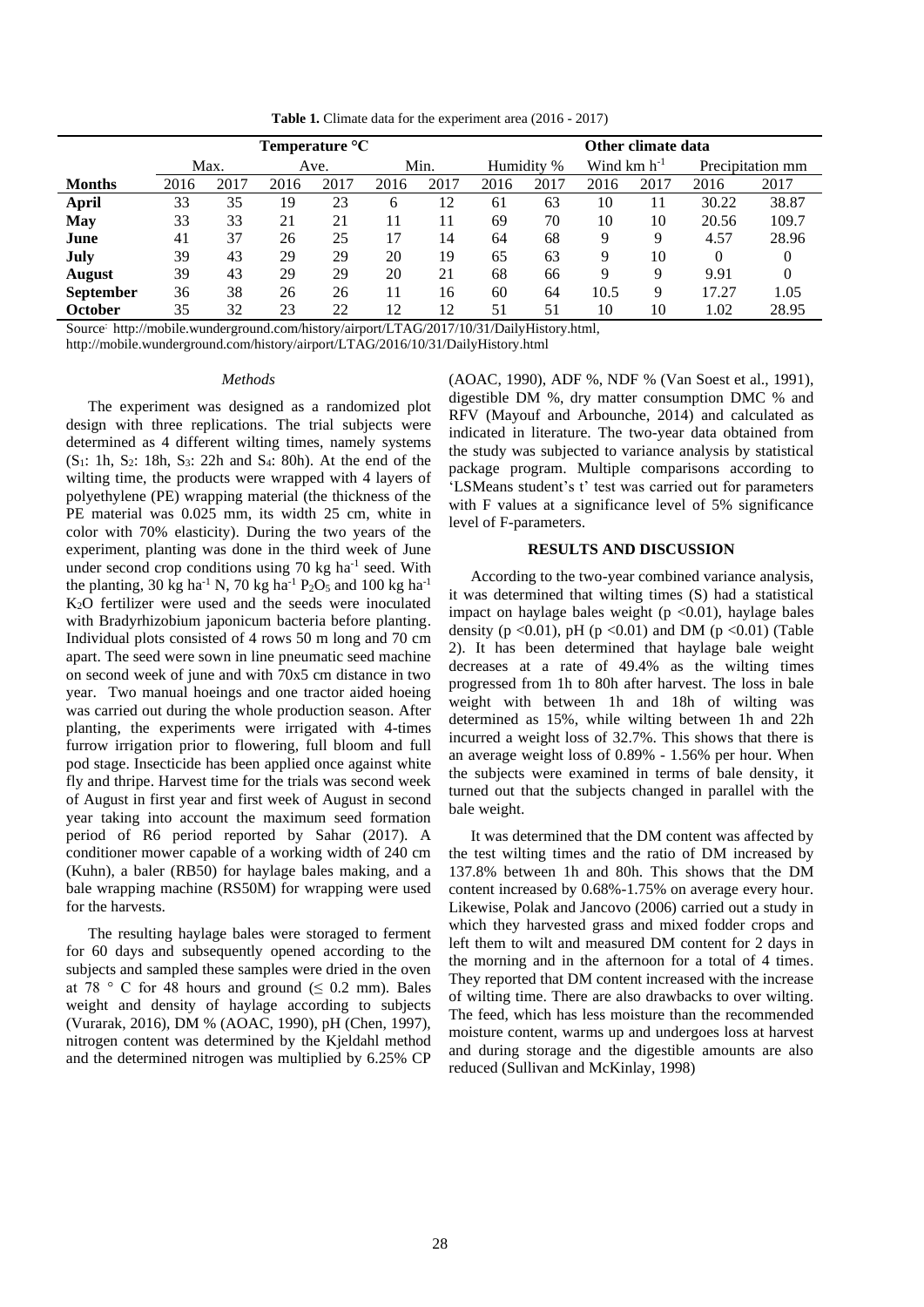| <b>Varianc</b>                                                                                                                                                                                             |                    | Bales weight $(kg$ bale <sup>-1</sup> ) |                       |                        |                 | DM(%)<br>рH          |                   |                       |                   | Density (kg m <sup>-3</sup> ) |                     |                       |  |
|------------------------------------------------------------------------------------------------------------------------------------------------------------------------------------------------------------|--------------------|-----------------------------------------|-----------------------|------------------------|-----------------|----------------------|-------------------|-----------------------|-------------------|-------------------------------|---------------------|-----------------------|--|
| e source                                                                                                                                                                                                   | 2016               | 2017                                    | Ave.                  | 2016                   | 2017            | Ave.                 | 2016              | 2017                  | Ave.              | 2016                          | 2017                | Ave.                  |  |
| $S_1$                                                                                                                                                                                                      | 46.72 <sup>a</sup> | 43.00 <sup>a</sup>                      | $44.86^{\circ}$       | $27.63^{\circ}$        | $26.91^\circ$   | $27.27$ <sup>c</sup> | 4.02 <sup>b</sup> | 5.02 <sup>c</sup>     | 4.52 <sup>b</sup> | $401.84$ <sup>a</sup>         | 369.82 <sup>a</sup> | 385.83 <sup>a</sup>   |  |
| S <sub>2</sub>                                                                                                                                                                                             | 46.18 <sup>a</sup> | 30.08 <sup>b</sup>                      | 38.13 <sup>b</sup>    | $31.26^{bc}$           | $29.53^{\circ}$ | $30.39^{\circ}$      | $3.38^{b}$        | 5.44 <sup>b</sup>     | 4.41 <sup>b</sup> | 397.14 <sup>a</sup>           | 258.71 <sup>b</sup> | 327.93 <sup>b</sup>   |  |
| $S_3$                                                                                                                                                                                                      | 31.47 <sup>b</sup> | 28.89 <sup>b</sup>                      | $30.18$ <sup>c</sup>  | 36.80 <sup>b</sup>     | $38.25^{b}$     | 37.52 <sup>b</sup>   | 3.69 <sup>b</sup> | $5.18b^c$             | 4.43 <sup>b</sup> | 270.67 <sup>b</sup>           | $248.48^{b}$        | $259.57^{\circ}$      |  |
| $S_4$                                                                                                                                                                                                      | $21.58^{\circ}$    | $23.88^{b}$                             | 22.73 <sup>d</sup>    | $68.26^{\circ}$        | $61.48^{\rm a}$ | $64.87$ <sup>a</sup> | 4.99 <sup>a</sup> | $5.90^{\circ}$        | $5.44^{\circ}$    | $185.64^{\circ}$              | 205.42 <sup>b</sup> | $195.53^d$            |  |
| $LSD_{.05}$                                                                                                                                                                                                | 1.31               | 7.83                                    | 5.55                  | 6.92                   | 7.12            | 4.42                 | 0.81              | 0.38                  | 0.40              | 84.05                         | 67.36               | 47.89                 |  |
| $CV(\% )$                                                                                                                                                                                                  | 13.4               | 12.4                                    | 13.0                  | 8.4                    | 9.1             | 8.7                  | 10.1              | 3.5                   | 6.8               | 13.4                          | 12.4                | <b>13.0</b>           |  |
|                                                                                                                                                                                                            |                    |                                         |                       |                        |                 | p value              |                   |                       |                   |                               |                     |                       |  |
| Y                                                                                                                                                                                                          |                    |                                         | $0.0170*$             |                        |                 | $0.2015^{ns}$        |                   |                       | <,0.0001          |                               |                     | $0.0179*$             |  |
| S                                                                                                                                                                                                          | $0.0019*$          | $0.005*$                                | ${<}0.0001$           | $< .0001$ <sup>*</sup> | < 0.0001        | ${<}0.0001^*$        | 0.0136            | $0.0065$ <sup>*</sup> | $0.0003***$       | $0.0019^*$                    | $0.0005^*$          | ${<}0.0001$           |  |
| Y x S                                                                                                                                                                                                      |                    |                                         | $0.0222$ <sup>*</sup> |                        |                 | 0.2730 <sup>ns</sup> |                   |                       | $0.0323^*$        |                               |                     | $0.0220$ <sup>*</sup> |  |
| $*$ p< 0.05; $*$ p< 0.01 Significant within error limits; ns: Not significant; S: Wilting time; S <sub>1</sub> :1h, S <sub>2</sub> :18h, S <sub>3</sub> :22h, S <sub>4</sub> :80h; KM: Dry matter; Y: year |                    |                                         |                       |                        |                 |                      |                   |                       |                   |                               |                     |                       |  |

Table 2. Changes in the DM, pH, bale weight and density in soybean haylage according to the duration of wilting

In terms of pH value in soybean haylage it was reported that 1h, 18h and 22h wilting times were in the same statistical group, the lowest pH value was found to be 4.41 with 18h wilting. It was determined that the average pH value increased up to 5.44 and DM content up to 64.87% with 80h of wilting. The content of DM is thought to show a parallel change with the pH value. Orosz et al. (2008) obtained a similar result in a study of clover after harvesting and wilting clover for 4h and 12h and determined that the pH values of haylage wilted for 4h were less than the values of the other subject. The researchers reported that pH values increased with the wilting time.

According to variance analysis, it was determined that the CP, ADF and neutral detergent fiber (NDF) values of the subjects were affected with a  $1\%$  (p <0.01) significance level by the wilting times (Table 3). When the CP values of haylage was examined according to the subjects, it was determined that the CP rate was statistically affected with 1h, 18h and 22h wilting times and they were in the same group but the highest CP value was obtained with 1h of wilting. While the average CP rate obtained with 1h, 18h and 22h of wilting was 12.54%, it was determined that this value decreased by 31.42% and decreased down to 8.6% with 80h of wilting. It is believed that with the increase in the amount of DM and increased leaf losses reduce the amount of CP during baling. Similarly, in their study Muller et al. (2007) reported that CP content decreased with the increase of wilting time in three different fodder crops. Furthermore, in their study, they reported that albeit different, the ratio of pH increased to 5.48 - 6.84 in each of the three fodder crops, as the amount of DM increased. In their study, Franco et al. (2018) cut and wilted alfalfa and meadow grass for 4h and 24h and examined the CP contents of the obtained silage liquid. It was reported that the CP content of the liquid from the silages wilted for 4h were almost 2 times more than the other subject and 4h of wilting was recommended for traditional silage in Finnish conditions.

| <b>Variance source</b> |                    | $\bf CP$     |                    |                    | <b>ADF</b>         |                    | <b>NDF</b>          |                    |                      |
|------------------------|--------------------|--------------|--------------------|--------------------|--------------------|--------------------|---------------------|--------------------|----------------------|
|                        | 2016               | 2017         | Ave.               | 2016               | 2017               | Ave.               | 2016                | 2017               | Ave.                 |
| $S_1$                  | 14.19 <sup>a</sup> | 11.67        | 12.93 <sup>a</sup> | 40.47 <sup>a</sup> | 43.68 <sup>a</sup> | 42.07 <sup>a</sup> | $58.70^{\circ}$     | $54.22^{\rm a}$    | 56.46 <sup>a</sup>   |
| S <sub>2</sub>         | $12.83a^{b}$       | 13.25        | $12.20^{\rm a}$    | $37.64^{ab}$       | 40.78 <sup>b</sup> | 38.00 <sup>b</sup> | $48.94^{\circ}$     | 46.78 <sup>b</sup> | 47.86 <sup>b</sup>   |
| S <sub>3</sub>         | $11.15^{b}$        | 12.15        | 12.49 <sup>a</sup> | 35.22 <sup>b</sup> | $39.85^{b}$        | 38.74 <sup>b</sup> | $50.89^{bc}$        | 47.71 <sup>b</sup> | 49.30 <sup>b</sup>   |
| S <sub>4</sub>         | $6,78^\circ$       | 10.42        | 8.60 <sup>b</sup>  | $40.55^{\rm a}$    | 39.27 <sup>b</sup> | 39.91 <sup>b</sup> | 55.46 <sup>ab</sup> | $50.53^{ab}$       | $53.00^{\rm a}$      |
| LSD.05                 | 2.25               |              | 1.58               | 4.27               | 2.02               | 2.11               | 4.57                | 6.29               | 3.45                 |
| $CV(\% )$              | 10.0               | 11.6         | 10.8               | 3.3                | 2.5                | 4.2                | 4.2                 | 6.3                | 5.3                  |
|                        |                    |              |                    | p value            |                    |                    |                     |                    |                      |
| Y                      |                    |              | $0.245^{ns}$       |                    |                    | $0.0042**$         |                     |                    | $0.0068***$          |
| S                      | $0.0009**$         | $0.194^{ns}$ | $0.0002**$         | $0.063*$           | $0.0075***$        | $0.0067**$         | $0.0074**$          | $0.097*$           | $0.0007**$           |
| Y x S                  |                    |              | $0.0053**$         |                    |                    | $0.0286^*$         |                     |                    | 0.8183 <sup>ns</sup> |

**Table 3.** Change of CP, ADF and NDF values of soybean haylage according to the duration of wilting (%)

 $*$  p< 0.05; \*\* p< 0.01 Significant within error limits; ns: Not significant; S: Wilting time; S<sub>1</sub>:1h, S<sub>2</sub>:18h, S<sub>3</sub>:22h, S<sub>4</sub>:80h; Y: year; CP: Crude protein; ADF: Acid detergent fiber; NDF: Neuntral detergent fiber

It was determined that the subjects of 18h, 22h and 80h wilting duration in soybean haylage were statistically in the same group in terms of ADF value and that ADF value decreased compared to the 1h wilting period. In NDF value, 1h and 80h wilting times were in the same group and reached the highest value compared to the other subjects. Generally, dry matter intake is reduced when the percentage of NDF increases (Joachim and Jung, 1997). Table 3 shows that subjects with low ADF and NDF values were obtained with 18h and 22h wilting times. In their study, Keles et al. (2009) wilted British turf for 24, 48 and 72 hours and left the resulting product to ferment for 295 days as bale silage. It was determined that the effect of wilting time on DM, digestible DM ratios and Raw Ash had a 1% significance level.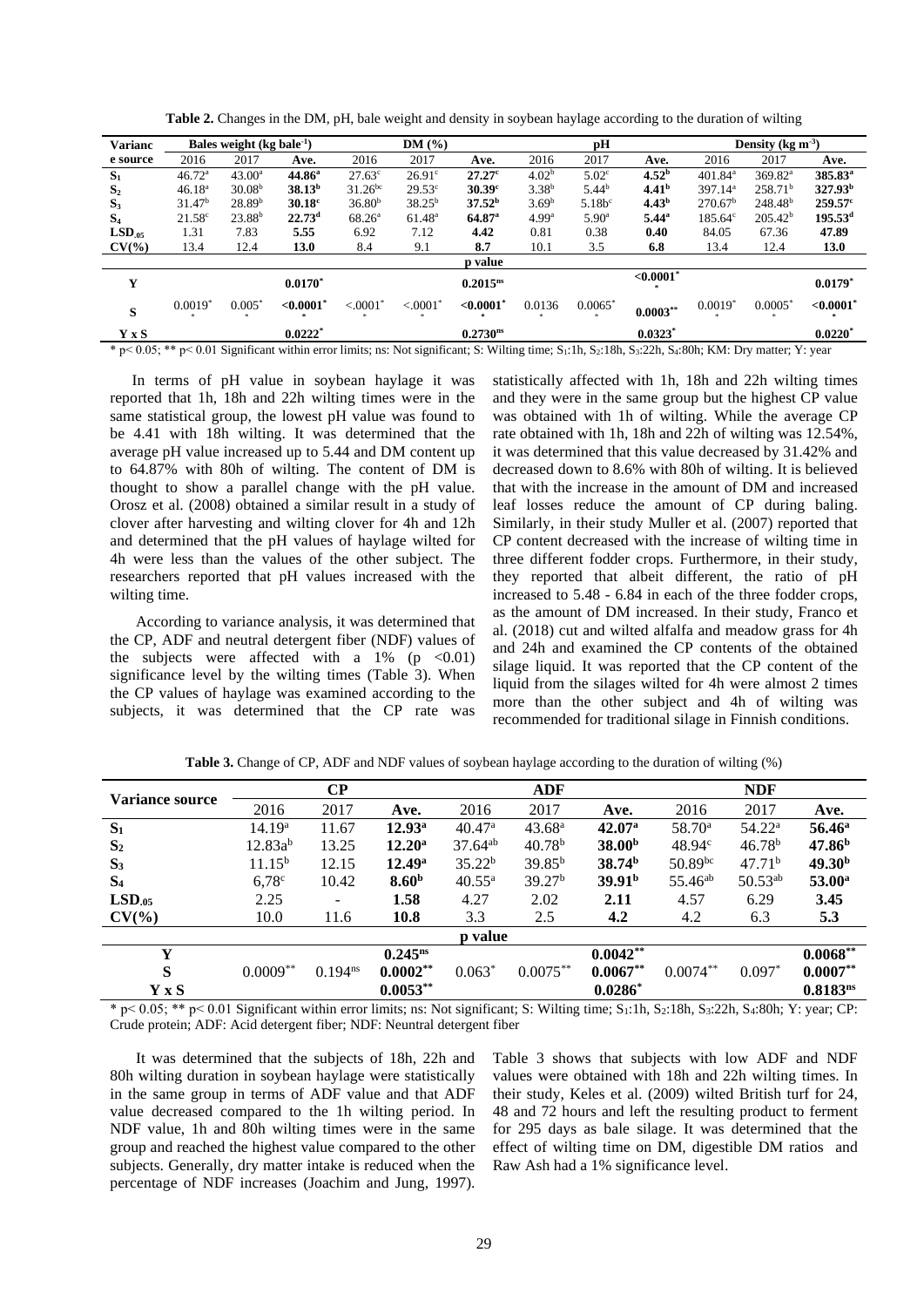According to variance analysis, it was determined that the significance level that wilting time subjects had on Digestible DM, DMC and RFV values was  $1\%$  (p < 0.01). Statistically it was found that 18h, 22h and 80h wilting times were in the same group and they had higher Digestible DM than 1h wilting. However, Table 4 shows that the subject with the highest proportion of Digestible

DM is 59.9% with 18h. Statistically, it was determined that the wilting times from 1h to 80h and 18h to 22h were in the same group but the highest DMC values were obtained from 18h and 22h wilting period. Depending on the feed quality, the feeding behavior of animals, feed consumption, feed digestibility and its conversion into animal products varies (Van Soest, 1994).

| Variance source |                          | (%)Digestible DM   |                    |                   | $(\%$ )DMC               |                   | <b>RFV</b>          |                     |                     |  |
|-----------------|--------------------------|--------------------|--------------------|-------------------|--------------------------|-------------------|---------------------|---------------------|---------------------|--|
|                 | 2016                     | 2017               | Ave.               | 2016              | 2017                     | Ave.              | 2016                | 2017                | Ave.                |  |
| $S_1$           | 57.37                    | 54.86 <sup>b</sup> | 56.12 <sup>b</sup> | 2.04 <sup>b</sup> | 2.21                     | 2.13 <sup>b</sup> | 90.94 <sup>b</sup>  | 94.23 <sup>b</sup>  | 92.58c              |  |
| S <sub>2</sub>  | 61.46                    | $57.12^a$          | 59.29 <sup>a</sup> | $2.45^{\rm a}$    | 2.56                     | $2.51^{\circ}$    | 116.81 <sup>a</sup> | $113.83^a$          | $115.32^{\rm a}$    |  |
| $S_3$           | 59.57                    | $57.12^a$          | $58.71^{\circ}$    | $2.35^{\rm a}$    | 2.52                     | $2.44^{\rm a}$    | $108.98^{\rm a}$    | 113.11 <sup>a</sup> | 111.04 <sup>a</sup> |  |
| S <sub>4</sub>  | 57.30                    | 58.30 <sup>a</sup> | $57.80^{\rm a}$    | 2.16 <sup>b</sup> | 2.38                     | 2.27 <sup>b</sup> | 96.38 <sup>b</sup>  | 107.59 <sup>a</sup> | 101.98 <sup>b</sup> |  |
| LSD.05          | $\overline{\phantom{a}}$ | 1.58               | 1.62               | 0.18              | $\overline{\phantom{0}}$ | 0.15              | 10.56               | 12.39               | 7.19                |  |
| $CV(\%)$        | 2.8                      | 1.38               | $2.2\phantom{0}$   | 4.0               | 6.1                      | 5.1               | 5.1                 | 5.8                 | 7.2                 |  |
|                 |                          |                    |                    | <b>p</b> value    |                          |                   |                     |                     |                     |  |
| Y               |                          |                    | $0.0042**$         |                   |                          | $0.0073**$        |                     |                     | $0.1235^{ns}$       |  |
| S               | $0.063^{ns}$             | $0.0075***$        | $0.0067**$         | $0.0067**$        | 0.1 <sup>ns</sup>        | $0.0009**$        | $0.0035***$         | $0.027*$            | $<,0.0001**$        |  |
| Y x S           |                          |                    | $0.0286*$          |                   |                          | $0.9322^{ns}$     |                     |                     | $0.2619^{ns}$       |  |

Table 4. Changes in Digestible DM, DMC and RFV of soybean haylages according to wilting times

 $*$  p < 0.05; \*\* p < 0. Significant within error limits; ns: Not significant; S<sub>1</sub>:1h, S<sub>2</sub>:18h, S<sub>3</sub>:22h, S<sub>4</sub>:80h; Y: Year; S; wilting time; Digestible DM: Digestible dry matter; DMC: Dry matter consumption; RFV: Relative feed value; %Digestible DM= 88,9-(0,779\*%ADF); %DMC=120/%NDF; RFV=((88.9 - (0.779x%ADF))x(120/%NDF)/1.29)

According to the evaluations made for RFV, it was determined that the haylage obtained from a 1h wilting period were the lowest in RFV and the highest RFV was found in the 18h and 22h wilting period. It was determined that on average, product wilted for 18h or 22h had a 22.26% higher RFV than the product wilted for 1h. The feed quality decreases as the relative feed value falls below 100 and increases when it rises (Redfearn et al.,  $2006$ ).

The data obtained are consistent with the data reported in literature to a major degree. Spanghero et al. (2015) found that the pH value of traditional silages obtained from sovbeans harvested in the R6 phase was 5.1. CP value was 19.9%, NDF and ADF values were 58.5% and 36.1%, respectively. In his study, Sahar (2017) produced traditional silage in the R6 phase from Yeşilsoy soybean variety without wilting and without using additives. It was determined that the pH of silages left to fermet for 60 days was between 4.9-4.27, DM content was between 25.3-25.9%, CP content was between 13.77-13.07%, NDF and ADF contents were between 49.47-50.22% and 38.85-44.30%, respectively while DMC was between 2.42-2.40%, Digestible DM ratio was between 58.62-54.37% and RFV was between 110.25-100.75.

# **CONCLUSION**

It has been concluded that the quality of small scale haylage roughage produced from non additives soybean is good. According to these results, it can be said that soybean haylage produced with additives can be used as an alternative to traditional silage.

It has been concluded that Mediterranean Climate Conditions are effective in obtaining the highest quality products in terms of RFV which is the ultimate target of harvesting plants in the R6 phase for soybean haylage and wilting them for 18h - 22h without the use of any additives and storing them. Trying similar studies also in large-scale haylage bales is important in terms of confirming the same results.

# **LITERATURE CITED**

- AOAC. 1990. Association of official analytical chemists. Official Method of Analysis. 15th. Ed Washington DC, USA, 66-68
- Buxton, D.R., J.S. Homstein. 1986. Cell-wall concentration and components in strstified canopies of alfalfa, birdsfood trefoil and red clover. Crop Sci. 29: 429-435.
- Carpici, E.B., N. Celik, G. Bayram. 2010. Yield and quality of forage maize as influenced by plant density and nitrogen rate. Turk J. Field Crops. 15(2): 128-132.
- Chang, S.R., C.H. Lu, H.S. Lur, F.H. Hsu. 2012. Forage yield, chemical contents, and silage quality of manure sybean. Agronomy Journal 104: 130-136.
- Chen, V., M.R. Stoker, C.R. Wallance. 1997. Effect of enzymeinoculant sistems on preservation and nutritive value of haycrop and corn silage. Journal of Dairy Sci. 77: 501-512.
- Christen, A.M., J.R. Seoane, G.D. Leroux. 1990. The nutritive value forsheep of quakckgrass and timothy hays harvested at two stage of growth. Journal of Animal Sci. 68: 3350-3359.
- Dewhurst, R.J., W.J. Fisher, J.K.S. Tweed, R.J. Wilkins. 2003. Comparison of grass and legume silages forms production and production responses with different levels of concentrate. Journal of Dairy Sci. 86: 2598-2611.
- Drewnoski, M.E. and M.H. Poore. 2012. Effects of suplemantation frequency on ruminalfermantation and digestion by steers fed medium-quality hay and supplemented with soybean hull and corn gluten feed blend. Journal of Animal Sci. 90: 881-891.
- EMARI. 2018. Eastern mediterranean agricultural research institute plant variety catalogue.